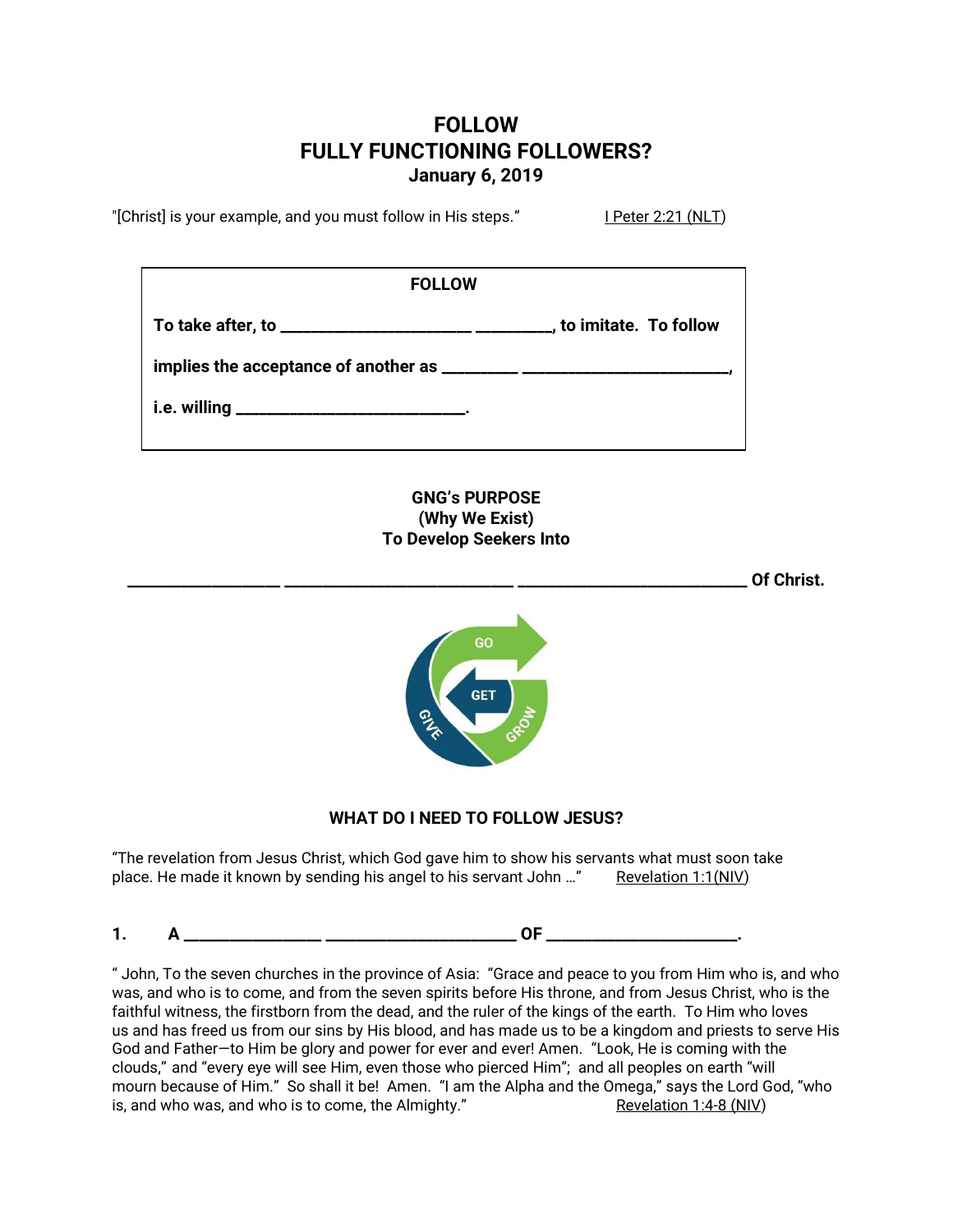| а.                                                                                                                                                                                                                                                                                                                                                                                                                                                                                                                                                                                                      | Jesus is the faithful witness to the _____________________.                                                                                                                                                                                                                                                                                                |  |                          |  |
|---------------------------------------------------------------------------------------------------------------------------------------------------------------------------------------------------------------------------------------------------------------------------------------------------------------------------------------------------------------------------------------------------------------------------------------------------------------------------------------------------------------------------------------------------------------------------------------------------------|------------------------------------------------------------------------------------------------------------------------------------------------------------------------------------------------------------------------------------------------------------------------------------------------------------------------------------------------------------|--|--------------------------|--|
| b.                                                                                                                                                                                                                                                                                                                                                                                                                                                                                                                                                                                                      |                                                                                                                                                                                                                                                                                                                                                            |  |                          |  |
| c.                                                                                                                                                                                                                                                                                                                                                                                                                                                                                                                                                                                                      |                                                                                                                                                                                                                                                                                                                                                            |  |                          |  |
| d.                                                                                                                                                                                                                                                                                                                                                                                                                                                                                                                                                                                                      |                                                                                                                                                                                                                                                                                                                                                            |  |                          |  |
| e.                                                                                                                                                                                                                                                                                                                                                                                                                                                                                                                                                                                                      | Jesus made me a ______________________.                                                                                                                                                                                                                                                                                                                    |  |                          |  |
| f.                                                                                                                                                                                                                                                                                                                                                                                                                                                                                                                                                                                                      |                                                                                                                                                                                                                                                                                                                                                            |  |                          |  |
|                                                                                                                                                                                                                                                                                                                                                                                                                                                                                                                                                                                                         | "When I saw Him, I fell at His feet as though dead."                                                                                                                                                                                                                                                                                                       |  | Revelation 1:17 (NIV)    |  |
| 2.                                                                                                                                                                                                                                                                                                                                                                                                                                                                                                                                                                                                      |                                                                                                                                                                                                                                                                                                                                                            |  |                          |  |
|                                                                                                                                                                                                                                                                                                                                                                                                                                                                                                                                                                                                         | "We know that we have come to know Him if we keep His commands. Whoever says, "I know Him," but<br>does not do what He commands is a liar, and the truth is not in that person. But if anyone obeys His<br>word, love for God is truly made complete in them. This is how we know we are in Him: Whoever claims<br>to live in Him must live as Jesus did." |  | 1 John 2:3-6 (NIV)       |  |
|                                                                                                                                                                                                                                                                                                                                                                                                                                                                                                                                                                                                         | "I, John, your brother and companion in the suffering and kingdom and patient endurance that are ours in<br>Jesus, was on the island of Patmos because of the word of God and the testimony of Jesus."                                                                                                                                                     |  | Revelations 1:9 (NIV)    |  |
|                                                                                                                                                                                                                                                                                                                                                                                                                                                                                                                                                                                                         |                                                                                                                                                                                                                                                                                                                                                            |  |                          |  |
| "If anyone comes to Me and does not hate father and mother, wife and children, brothers and sisters $-$<br>yes, even their own life—such a person cannot be My disciple. And whoever does not carry their cross<br>and follow Me cannot be My disciple. "Suppose one of you wants to build a tower. Won't you first sit<br>down and estimate the cost to see if you have enough money to complete it? For if you lay the<br>foundation and are not able to finish it, everyone who sees it will ridicule you, saying, 'This person began<br>to build and wasn't able to finish.'<br>Luke 14:26-30 (NIV) |                                                                                                                                                                                                                                                                                                                                                            |  |                          |  |
|                                                                                                                                                                                                                                                                                                                                                                                                                                                                                                                                                                                                         | • I'm either ____________ ___________, or I'm ___________ __________ at all.                                                                                                                                                                                                                                                                               |  |                          |  |
| Hades."                                                                                                                                                                                                                                                                                                                                                                                                                                                                                                                                                                                                 | "Then He placed His right hand on me and said: "Do not be afraid. I am the First and the Last. I am the<br>Living One; I was dead, and now look, I am alive for ever and ever! And I hold the keys of death and                                                                                                                                            |  | Revelation 1:17-18 (NIV) |  |
| 4.                                                                                                                                                                                                                                                                                                                                                                                                                                                                                                                                                                                                      | ON HIS_                                                                                                                                                                                                                                                                                                                                                    |  |                          |  |

"I also pray that you will understand the incredible greatness of God's power for us who believe him. This is the same mighty power **<sup>20</sup>** that raised Christ from the dead and seated him in the place of honor at God's right hand in the heavenly realms." The second series that the series of the series of the SPHESIANS 1:19-20 (NLT)